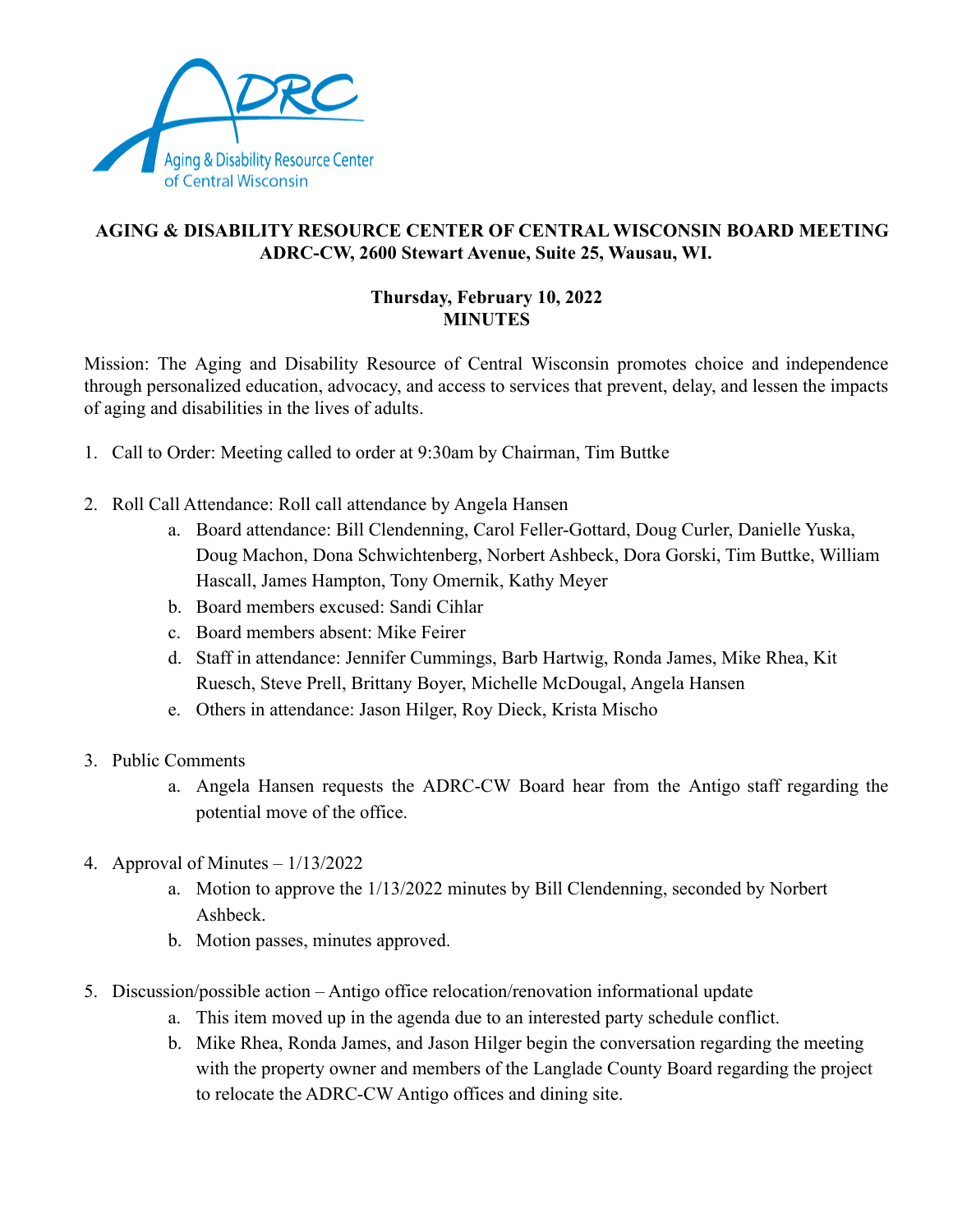- i. Langlade County and/or the Langlade County Senior Center have not yet submitted a proposal to the ADRC-CW regarding this project and that still needs to be done.
- ii. The investigation into funding from the State for ADRC and Aging projects has been exhausted and the ADRC-CW will not be granted funds from these sources.
- iii. The building owner is not willing to separate out the offices from the dining site. All is to move or nothing is to be moved.
- iv. Antigo staff members have concerns about the move and the board agrees to hear a report from the Antigo staff members.
- c. Motion to have Angela Hansen gather information from the Antigo Staff and report back to the ADRC-CW board made by Danielle Yuska, seconded by Doug Curler.
- d. Motion passes, Angela Hansen will present a report at the next board meeting.
- 6. Discussion/possible action Finance Committee Report
	- a. Steve Prell presents the report, no action could be taken during the committee meeting due to the lack of a quorum.
	- b. Norbert Ashbeck requests for a fifth member to be added to the finance committee.
	- c. No action taken.
- 7. Educational Item: Benefit Specialist Overview and 2021 Open Enrollment Period (OEP)
	- a. Kit Ruesch and Brittany Boyer present the statistics and information about the work of the benefit specialists.
	- b. No action taken
- 8. Discussion/possible action Marshfield office lease renewal
	- a. Mike Rhea explains the Marshfied office is up for renewal. Asking to have a shorter lease in order to explore other options to serve Wood county residents.
		- i. New landlord for the building needs review from the corporation council.
	- b. Motion to approve a two-year lease for the Marshfield office by Norbert Ashbeck, seconded by Danielle Yuska.
	- c. Motion passes, two-year lease approved.
- 9. Discussion/possible action: Executive Committee Report on the recruitment of a new executive director.
	- a. Tim Buttke reports 27 applicants have been narrowed to five applicants to be interviewed.
	- b. No action taken
- 10. ADRC-CW Leadership Report
	- a. Jennifer Cummings presents the highlights from the report.
	- b. Questions on the GWAAR funded position. Person will be housed within an ADRC-CW office but will be an employee of GWAAR.
	- c. Questions on the Stockbox program.